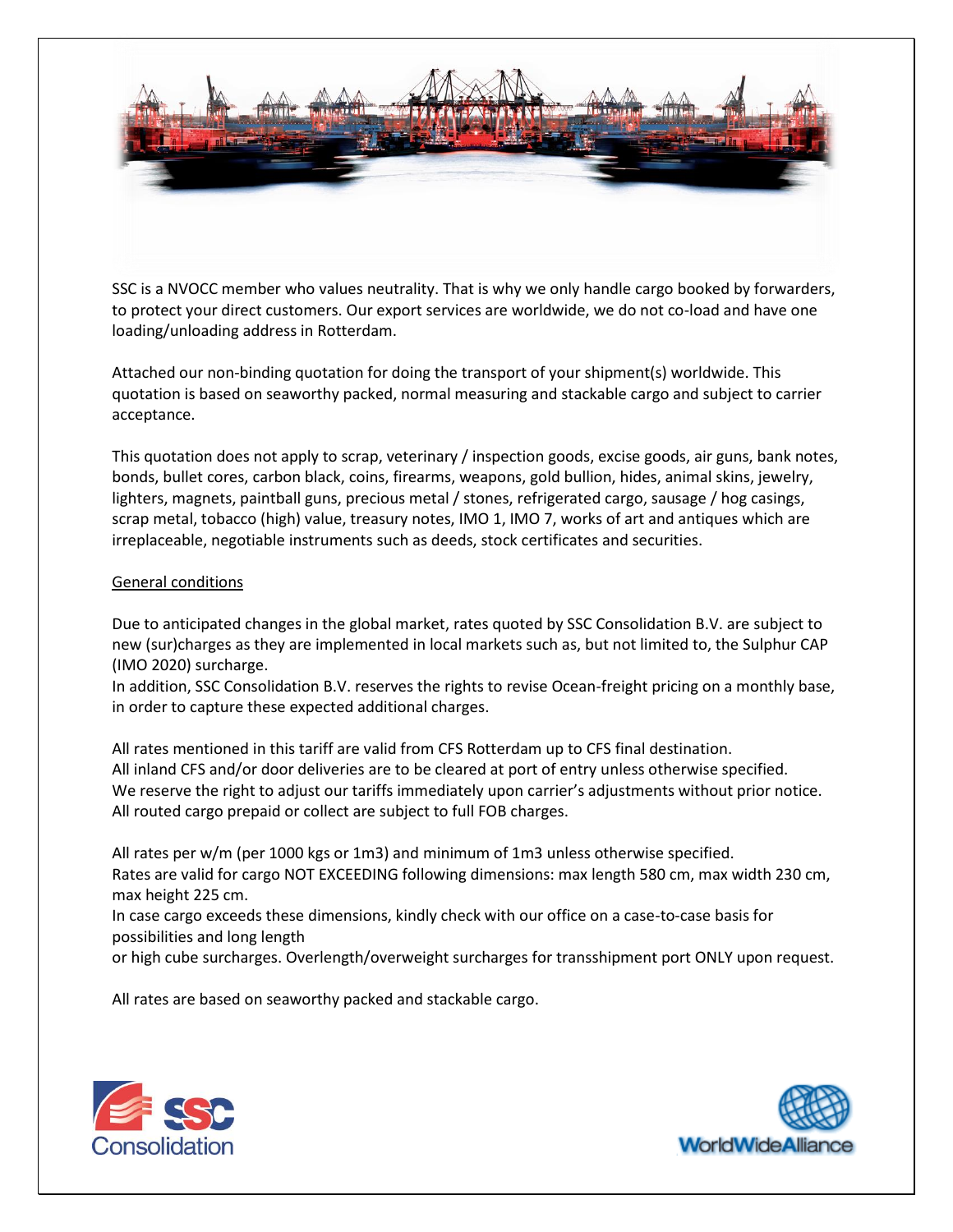

In case of unpacked, unstackable or not seaworthy packed, additional charges such as payable volume (L x W x container ceiling) might occur and will be for shipper's account

Manual labor charges are not included in our tariff, therefore in case of delivery of more than 20 loose packages (non-palletized), extra surcharge will be applied.

In case of cancellation/non-delivery and missing of customs documents on closing/loading day, a dead freight fee will be

applicable; Oceanfreight + current surcharge.

Shipments with a total cargo weight of more than 6500 kgs are subject to prior approval by our office before acceptance.

In case total weight exceeds 6500 kg, SSC Consolidation will reserve the right to split such shipments over 2 sailings by the

"2 vessel option clause".

For all shipments with (used) Personal Effects a packing list and (copy) passport is required upon booking

Surcharges such as CAF, BAF included in the tariff, all other surcharges as Congestion, War risks, Low Sulphur, Low Water, Peak Season, Port Surcharge,

Compliance Fee, Filing Fee, EBAF, Emergency Risk, Equipment Fee, Freight Tax surcharge, GRD, GRI, ISS, Panama Canal, PLC, Piracy Risk, Suez Transit Fee,

TCFB etc., as per our regularly updated surcharge lists.

Surcharges can be amended and implemented variable at the time of shipment without prior notice.

Shipper/supplier is responsible for correct packing where fumigation is mandatory and/or cargo being seaworthy packed

For all transshipment destinations always mention consignee´s telephone number on the Bill of Lading  $(B/L)$ 

N/A = Not Accepted



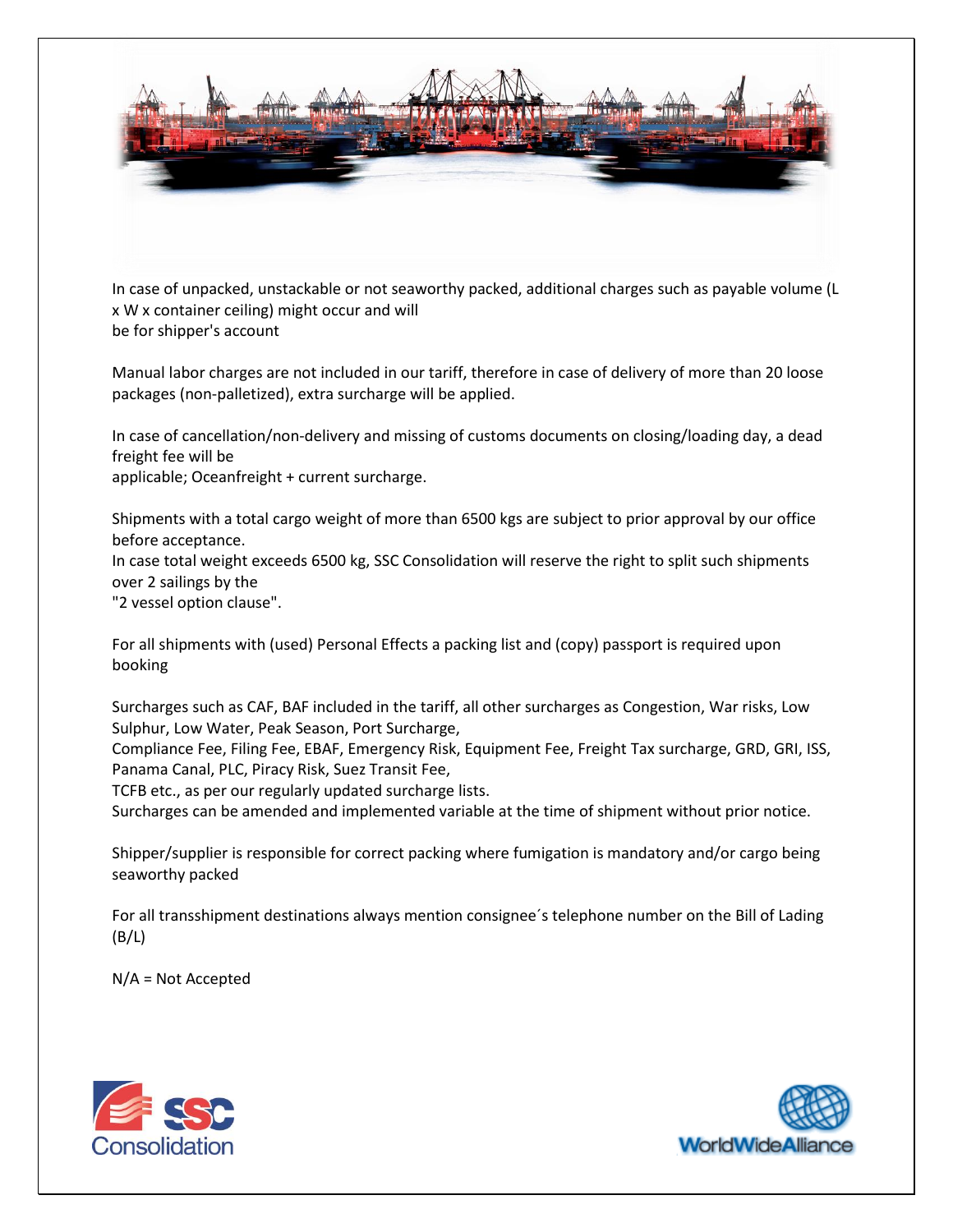

Shipper/supplier is responsible for timely providing SSC Consolidation information such as Filing for USA, Canada or Mexico as well as

any other destination with specific manifest deadlines

Shipper, consignee or their receiving agents are expected to be fully aware of all and any rules, regulations and restrictions at both

ends, as well as in (when applicable) transshipment ports. All restrictions per destination are mentioned in the SSC Consolidation

Booking Confirmation Form. Our SSC Consolidation Country Restrictions list is always available for you upon request.

Commodities such as antiques, alcohol, spirits and/or (raw) tobacco are always on request.

All regulations listed in our tariff list and/or our booking-confirmations are subject to change without prior notification at time of

booking and/or shipment. Please note these are guidelines only and the exporter/importer are responsible of

compliance to all regulations.

Customs document destination office must match with Port of Loading as listed on our booking confirmation.

Ex ROT EXA: NL00396 / T1: NL000511, ex ANT: BE 101000 / Ex HAM: DE004851. Also be advised that cargo

with customs status T1 is not allowed to be loaded/mixed together with EXA status Also, for all transshipment destinations cargo ALWAYS to be cleared at port of entry

National road transport within the Netherlands. Road transport is executed under the 'Algemene Vervoerscondities 2002' (The General Transport Conditions - A.V.C. 2002) filed at the Office of District Court of Amsterdam and Rotterdam, latest version.

International road transport outside the Netherlands. Road transport executed under the 'Convention on the Contract of the International Carriage of Goods by Road' (C.M.R.) and also 'The General Transport Conditions - A.V.C. 2002.